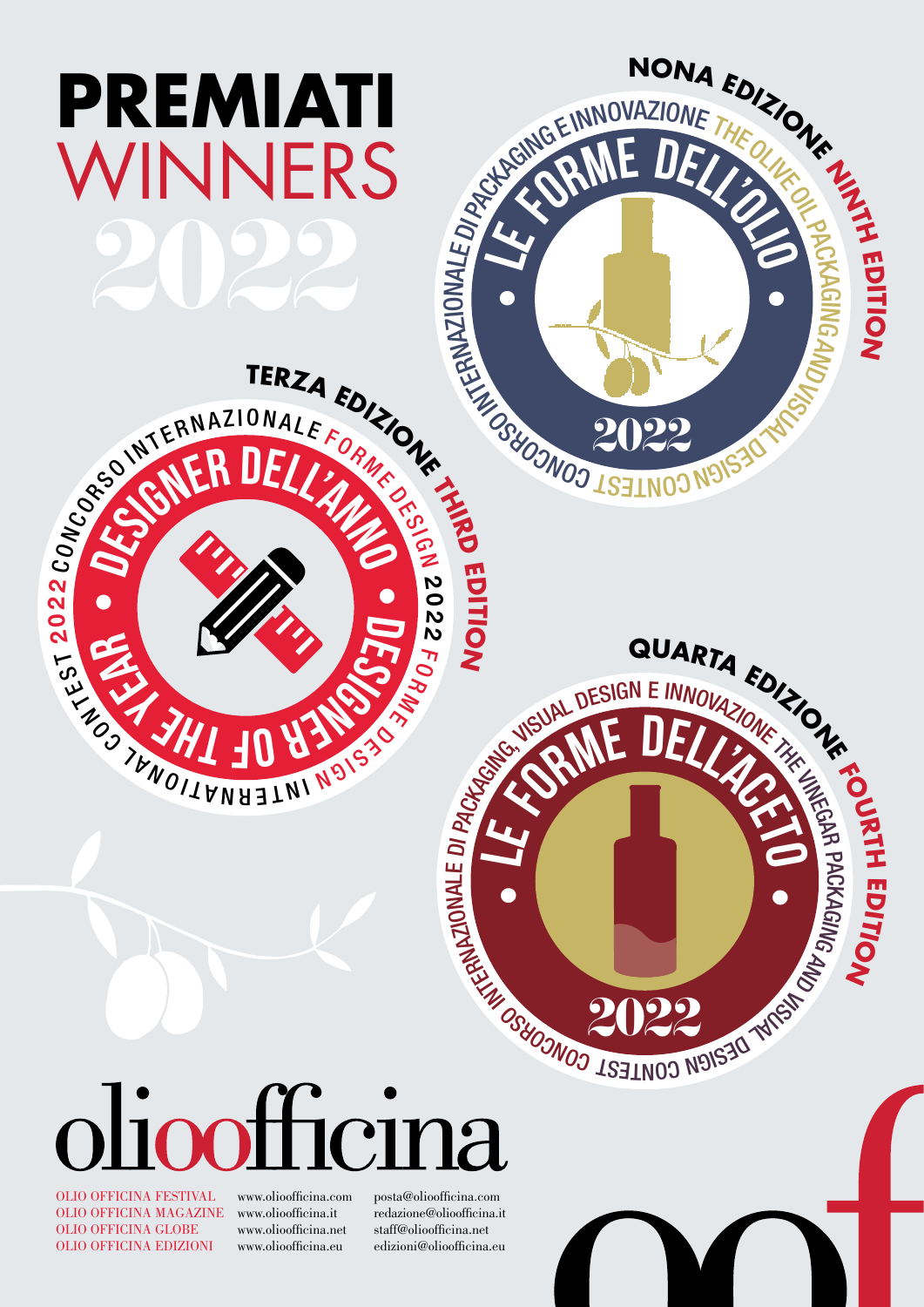# <span id="page-1-0"></span>**INDICE** INDEX **<sup>02</sup>**



**NONA EDIZIONE NINTH EDITION**



**TERZA EDIZIONE THIRD EDITION**



**QUARTA EDIZIONE FOURTH EDITION**

### **LE FORME DELL'OLIO**

- **03 [GOURMET CON CONFEZIONE](#page-2-0)** GOURMET WITH PACKAGING
- **04 [OLI GOURMET](#page-3-0)**  GOURMET OILS
- **05 LINEA COMMERCIALE [GOURMET CON CONFEZIONE](#page-4-0)** GOURMET WITH PACKAGING BRAND LINE
- **06 LINEA COMMERCIALE OLI GOURMET** [GOURMET OILS BRAND LINE](#page-5-0)
- **07 [OLI RETAIL](#page-6-0)**  RETAIL OILS
- **07 [CONDIMENTI](#page-6-0) CONDIMENTS**
- **07 [OLI DA VIAGGIO](#page-6-0)** TRAVEL OILS
- **08 [MONODOSE](#page-7-0)** SINGLE-DOSE
- **08 [CERAMICHE CON CONFEZIONE](#page-7-0)** CERAMICS WITH PACKAGING
- **08 [CERAMICHE](#page-7-0)  CERAMICS**

**08 [LATTE](#page-7-0)** CANS



**09 PREMI SPECIALI** [SPECIAL AWARDS](#page-8-0)

### **PREMIO FORME DESIGN** FORME DESIGN AWARD

**10 [DESIGNER DELL'ANNO](#page-9-0)** DESIGNER OF THE YEAR

### **LE FORME DELL'ACETO**

- **11 ACETI CON CONFEZIONE**  [VINEGARS WITH PACKAGING](#page-10-0)
- **11 ACETI** [VINEGARS](#page-10-0)
- **11 PREMIO SPECIALE IDEA INNOVATIVA [& ORIGINALITÀ STILISTICA](#page-10-0)** SPECIAL AWARD INNOVATIVE IDEA & ORIGINALITY AND STYLE
- **12 [LA GIURIA](#page-11-0)** THE JURY

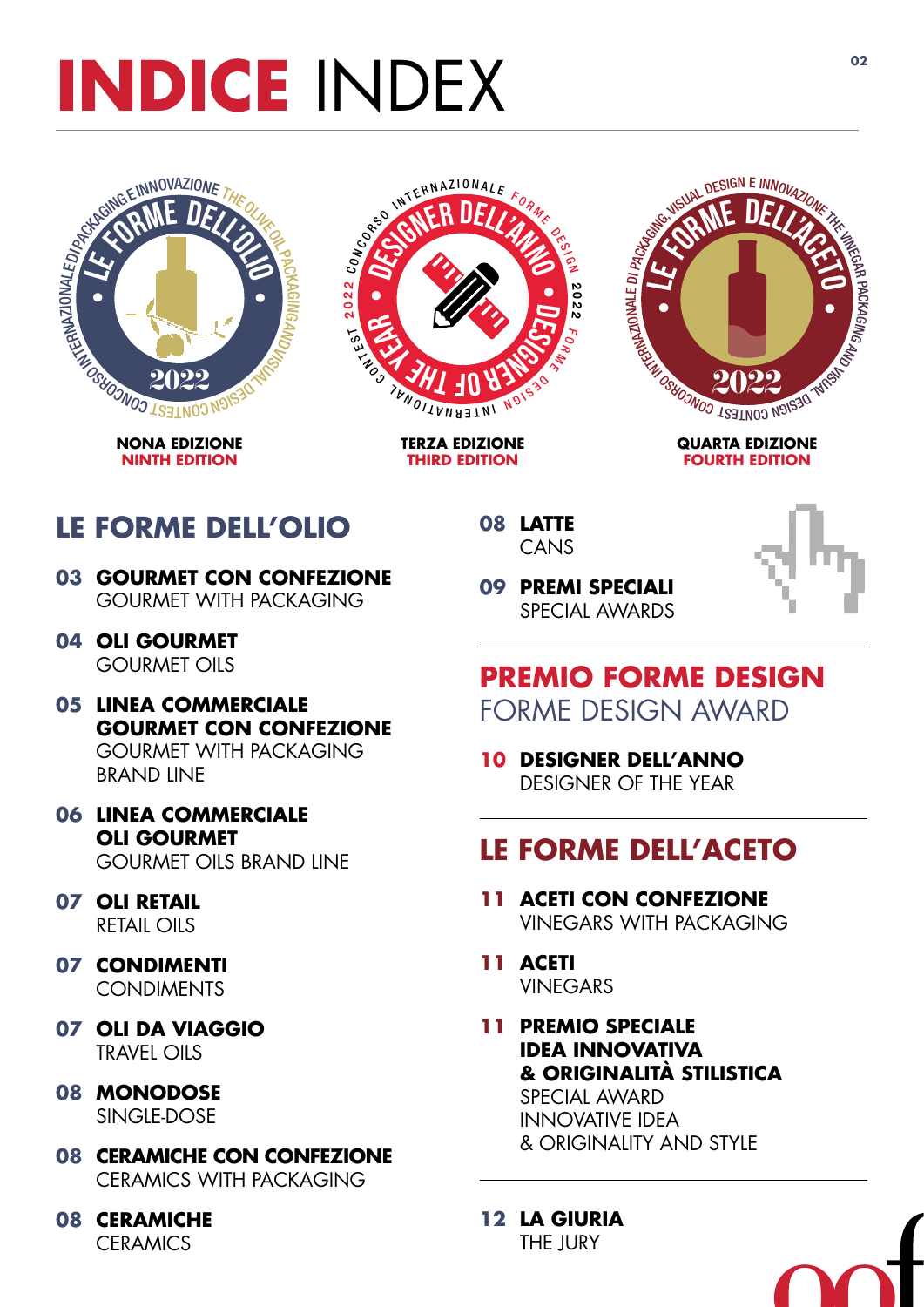### <span id="page-2-0"></span>**GOURMET CON CONFEZIONE** GOURMET WITH PACKAGING

#### **PLATINO** PLATINUM

MARCHESI FRESCOBALDI Firenze, Italy **Laudemio Frescobaldi**

VERNERA DI SPANÒ & C. Buccheri (Sr), Italy **Le case di Lavina & Le terre di Vito** 

ALMAZARA HEJUL GALILEA La Rioja, Spain **Hejul Picual Gourmet**

VARVAGLIONE DAL 1921 Leporano (Ta), Italy **Evo**

TENUTE ALLEGRETTI Montalbano di Fasano (Br), Italy **Gift Box Premium**

#### **ORO** GOLD

GUIDO 1860 Rivoli (To), Italy **Obastalà**

**JACOLIVA** Pozuelo de Zarzón, Cáceres, Spain **Luxury MO**

FRANTOIO MURAGLIA Andria (Bt), Italy **Limited Edition "Il Gallo"**

OLEIFICIO F.LLI VIESTE Vieste (Fg), Italy **Cristalda e Pizzomunno**

GALATEO&FRIENDS Diano Castello (Im), Italy **Enrico Coveri gift pack**

OLIVIERI Roseto Valfortore (Fg), Italy **Olivieri**

OLIVIERI Roseto Valfortore (Fg), Italy **Essenza da gustare**

AGRICOLA F.LLI PICCOLO Andria (Bt), Italy **Intenso & Delicato in denver**

MISCELE INVESTMENT, OLIO OLISIR Tallin, Estonia **Olisir**

AGROALIMENTARI DEL COLLE, MASSERIE DI SANT'ERAMO Santeramo in Colle (Ba), Italy **Monocultivar Coratina & Monocultivar Peranzana**

OLIO ROCCHI Sant'Alessio (Lu), Italy **120 years anniversary gift box**

#### **ARGENTO** SILVER

AZ. AGR. DOMENICO D'ORIA, OLIO D'ORIA Corato (Ba), Italy **D'Oria Silver Label**

F.LLI FRATTA Foggia, Italy **Fratelli Fratta 01 Luxury Evo Gift Box**

**THOLOS** Calatabiano (Ct), Italy **BeO**

AGRICOLA PIANO Apricena (Fg), Italy **Olio Piano Art Line Miglio, Petrilli, Natale, Matrimonio**

AZIENDA AGRICOLA OJAN MARCO, OLIO DOMJAN Montefalco (Pg), Italy **Luxury Pack Domjan**

TERRE D'ORIA Corato (Ba), Italy **Monocultivar Coratina**

FRANTOI CUTRERA Chiaramonte Gulfi (Rg), Italy **Box degustazione monocultivar**

#### SAN DOMENICO

Turi (Ba), Italy **San Domenico Olio Bio in ceramica Pumolì**

ULJA KOMARIJA Cerovlje, Istria,Croatia **Komarija gift pack**

TERRA D'ORO, DONO DORATO Trinitapoli (Fg), Italy **Cofanetto Prestige**

ANTICO FRANTOIO DI PERNA Campomaggiore (Pz), Italy **Collezione Ceramiche**

TURRI FRATELLI Cavaion Veronese (Vr), Italy **100% Italiano & Monocultivar Leccino**

SAN DOMENICO Turi (Ba), Italy **San Domenico Olio Biologico Pocket Collection**

MILANESI 1823 DI GIACOMO MILANESI Castellina in Chianti (Si), Italy **Milanesi** 

#### **BRONZO** BRONZE

ACCADEMIA OLEARIA Alghero (Ss), Italy **Le origini del gusto**

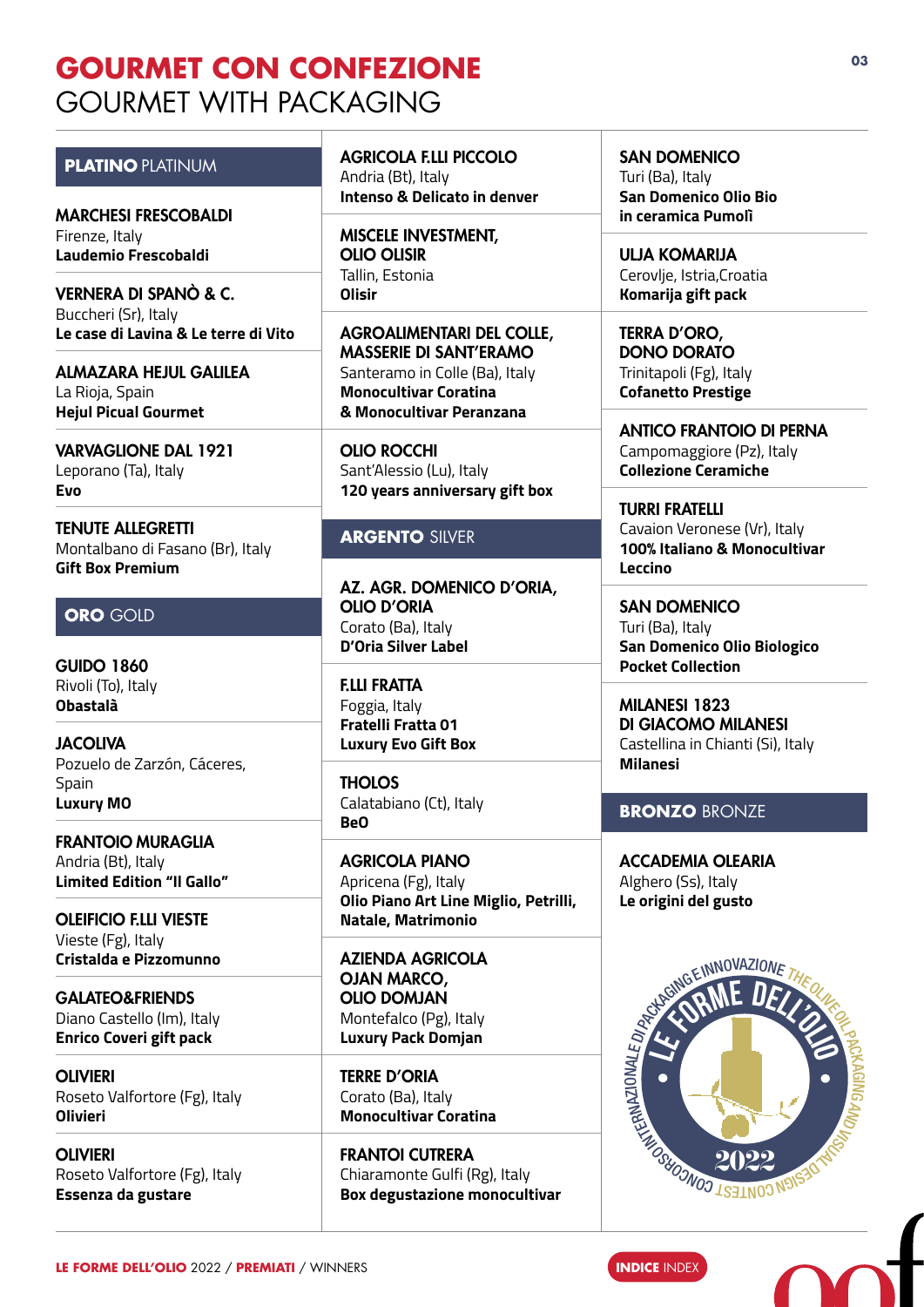### <span id="page-3-0"></span>**OLI GOURMET** GOURMET OILS

#### **PLATINO** PLATINUM

KALOS DI CALOGERO GIUNTA, OLIO HERAIA Barrafranca (En), Italy **Orci Gorgone, Narcisso, Marasma, Opuntia**

FRANTOIO ORTORE Carpino (Fg), Italy **L'olio a regola d'arte**

COOPERATIVA AGRICOLA D'AMATO Veglie (Le), Italy **#IoResisto!**

BONANNO DOMENICO Campobello di Mazara (Tp), Italy **Origine**

#### **ORO** GOLD

AZIENDA AGRICOLA TESORIERE DI TESORIERE ROBERTO Mesoraca (Kr), Italy **Il Marchese - Olio elegante**

SANTAGATA 1907 Genova, Italy **Olio evo Selezione oro**

CASA OLEARIA TAGGIASCA, TERRE BORMANE Arma di Taggia (Im), Italy **Parcel Taggiasco**

GALATEO & FRIENDS Diano Castello (Im), Italy **Enrico Coveri Olio EVO Taggiasca**

MANFREDI MAZZOLA, OLEUM MAZZOLA Pisa, Italy **Nocellara Bio Dop Valle Del Belice & Biancolilla Bio Igp Sicilia**

TENUTE ALLEGRETTI Montalbano di Fasano (Br), Italy **Pop Edition Coratina, Picholine Bio, Multicultivar Bio**

SALOV, FILIPPO BERIO Massarosa (Lu), Italy **Olio della Villa Toscano IGP**

#### **ARGENTO** SILVER

**AMATUZZI** Massa Marittima (Gr), Italy **O di Amatuzzi**

STEFANO AMABILE Castelvetrano (Tp), Italy **Amabile IGP Sicilia**

SAN MAURO Buie, Istria, Croatia **Olio San Mauro**

AZIENDA AGRICOLA ALESSANDRO IBBA, OLIO SENSO Sennori (Ss), Italy **Incanto**

ACCADEMIA OLEARIA Alghero (Ss), Italy **Gran Riserva, Dop Sardegna, Dop Sardegna Bio**

SAN DOMENICO Turi (Ba), Italy **San Domenico Olio Biologico**

FRANTOIO ULIVI DI LIGURIA Pietrabruna (Im), Italy **Cru 03**

F.LLI BACCHI Partinico (Pa), Italy **Monocultivar Cerasuola, Nocellara, Biancolilla**

FRANTOIO CIOCCOLINI Vignanello (Vt), Italy **Linea Caninese, Essenziale, Bio**

AZIENDA AGRICOLA DI NOI MARGHERITA, MARINA PICCOLA Avetrana (Ta), Italy **Taras, Athena, Demetra**

BIOLOGICA RITROVATO DI MARIA ELENA RITROVATO San Giovanni Rotondo (Fg), Italy **60 passi**

LUTTURAI, I SAPORI DI CALA BRANDINCHI Olbia (Ss), Italy **I Sapori di Cala Brandinchi**

GIGINOCIRO DI CIRESOLA LUCA Verona, Italy **Giginociro**

AGROALIMENTARI DEL COLLE, MASSERIE DI SANT'ERAMO Santeramo in Colle (Ba) [, Italy **Condimenti Evo & Limone, Evo & Peperoncino, Evo & Rosmarino**

#### **BRONZO** BRONZE

AZ.AG. ANTONIO BONANNO Palermo, Italy **L'olio del Cavaliere Enrico Bonanno**

FRANTOIO PRENCIPE A. DI NARDELLA FILOMENA R. San Marco in Lamis (Fg), Italy **Olio Prencipe Trames & Monocultivar Peranzana**

F.LLI BACCHI Partinico (Pa), Italy **Igp Sicilia** 

TENUTE GIARDINO SANTO STEFANO Rapone (Pz), Italy **L'Orocolato**

TENUTA CAVALIER PEPE Luogosano (Av), Italy **I Tre Colli**

TENUTA CHIARAMONTE Ragusa, Italy **Amabile, Distinto, Galante, Primizio**

LA GOLOSA DI CURI MAURIZIO Montelparo (Fm), Italy **Regina Ascolana**

AZIENDA AGRICOLA SAVINO Torre Maggiore (Fg), Italy **Agrisavino**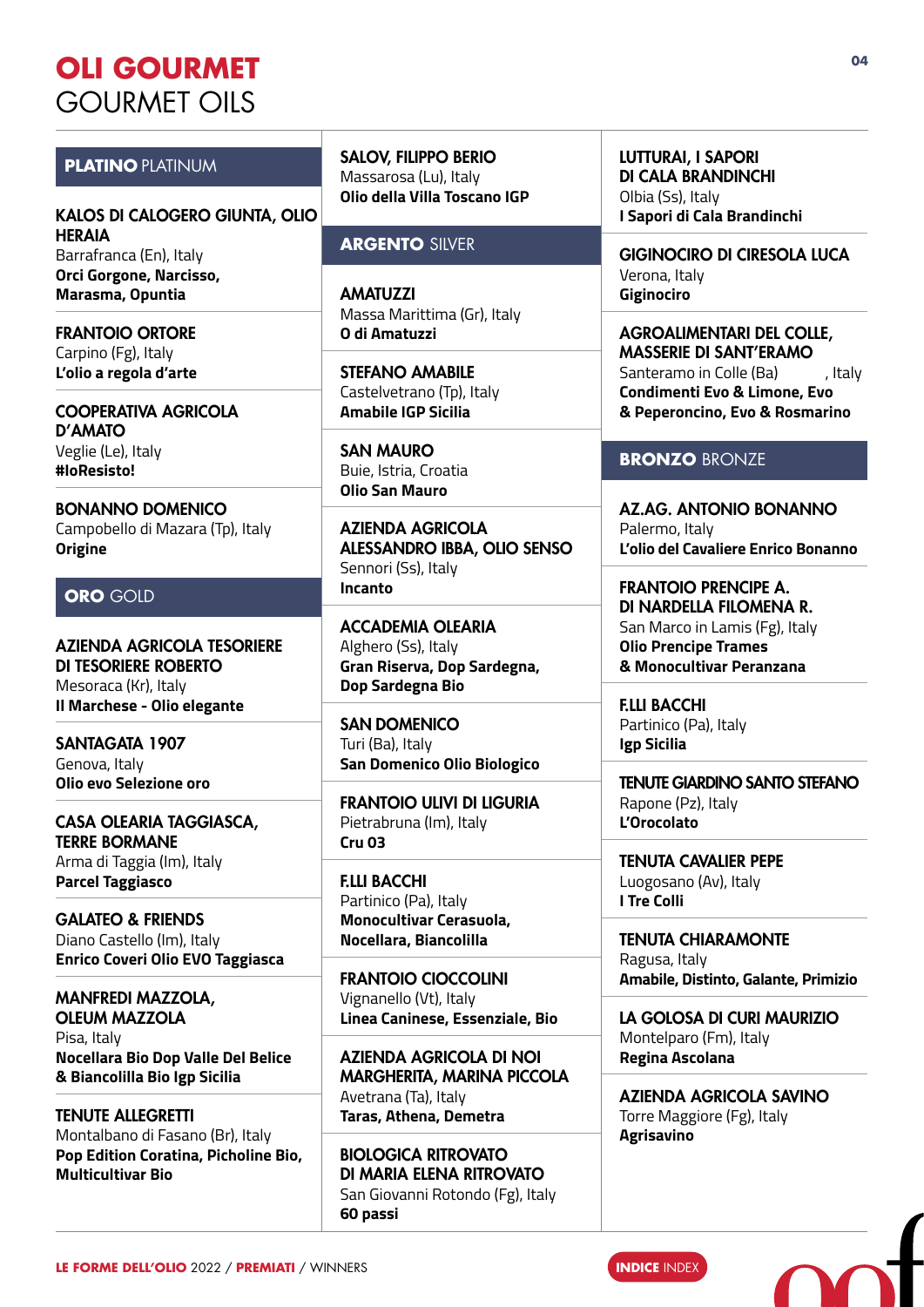### <span id="page-4-0"></span>**LINEA COMMERCIALE GOURMET CON CONFEZIONE** GOURMET WITH PACKAGING BRAND LINE

**05**

| <b>PLATINO PLATINUM</b>                                                                                                                                                                                                              | <b>ORO GOLD</b>                                                                                                                                                 | <b>ARGENTO SILVER</b>                                                                                        |
|--------------------------------------------------------------------------------------------------------------------------------------------------------------------------------------------------------------------------------------|-----------------------------------------------------------------------------------------------------------------------------------------------------------------|--------------------------------------------------------------------------------------------------------------|
| VERNERA DI SPANÒ & C.<br>Buccheri (Sr), Italy<br>Le case di Lavina & Le terre di Vito                                                                                                                                                | <b>JACOLIVA</b><br>Pozuelo de Zarzón, Cáceres, Spain<br><b>Luxury MO</b>                                                                                        | <b>THOLOS</b><br>Calatabiano (Ct), Italy<br>Be <sub>O</sub>                                                  |
| <b>TENUTE ALLEGRETTI</b><br>Montalbano di Fasano (Br), Italy<br><b>Gift Box Premium</b>                                                                                                                                              | <b>OLEIFICIO F.LLI VIESTE</b><br>Vieste (Fg), Italy<br>Cristalda e Pizzomunno                                                                                   | <b>AGRICOLA PIANO</b><br>Apricena (Fg), Italy<br>Olio Piano Art Line Miglio,<br>Petrilli, Natale, Matrimonio |
|                                                                                                                                                                                                                                      | <b>GALATEO&amp;FRIENDS</b><br>Diano Castello (Im), Italy<br><b>Enrico Coveri gift pack</b>                                                                      | <b>AZIENDA AGRICOLA</b><br>OJAN MARCO, OLIO DOMJAN                                                           |
|                                                                                                                                                                                                                                      | <b>AGRICOLA F.LLI PICCOLO</b><br>Andria (Bt), Italy                                                                                                             | Montefalco (Pg), Italy<br><b>Luxury Pack Domjan</b>                                                          |
|                                                                                                                                                                                                                                      | <b>Intenso &amp; Delicato in denver</b><br><b>MISCELE INVESTMENT,</b>                                                                                           | <b>FRANTOI CUTRERA</b><br>Chiaramonte Gulfi (Rg), Italy<br><b>Box degustazione monocultivar</b>              |
|                                                                                                                                                                                                                                      | <b>OLIO OLISIR</b><br>Tallin, Estonia<br><b>Olisir</b>                                                                                                          | <b>SAN DOMENICO</b><br>Turi (Ba), Italy<br>San Domenico Olio Bio                                             |
|                                                                                                                                                                                                                                      | <b>AGROALIMENTARI DEL COLLE,</b><br><b>MASSERIE DI SANT'ERAMO</b><br>Santeramo in Colle (Ba), Italy<br><b>Monocultivar Coratina</b><br>& Monocultivar Peranzana | in ceramica Pumoli<br><b>ULJA KOMARIJA</b><br>Cerovlje, Istria, Croatia<br>Komarija gift pack                |
|                                                                                                                                                                                                                                      |                                                                                                                                                                 | <b>TERRA D'ORO, DONO DORATO</b><br>Trinitapoli (Fg), Italy<br><b>Cofanetto Prestige</b>                      |
| <b>ENNOVAZIONE THEOREM SERVICE RELATIONS AND RELATIONS AND RELATIONS AND RELATIONS AND RELATIONS AND RELATIONS AND RELATIONS AND RELATIONS AND RELATIONS AND RELATIONS AND RELATIONS AND RELATIONS AND RELATIONS AND RELATIONS A</b> |                                                                                                                                                                 | <b>ANTICO FRANTOIO DI PERNA</b><br>Campomaggiore (Pz), Italy<br><b>Collezione Ceramiche</b>                  |
|                                                                                                                                                                                                                                      |                                                                                                                                                                 | <b>SAN DOMENICO</b><br>Turi (Ba), Italy<br>San Domenico Olio Biologico<br><b>Pocket Collection</b>           |
|                                                                                                                                                                                                                                      |                                                                                                                                                                 | SANTAGATA 1907 & RE MODENA<br>Genova, Italy<br>Olio Evo Selezione oro<br>& Aceto Balsamico di Modena Igp     |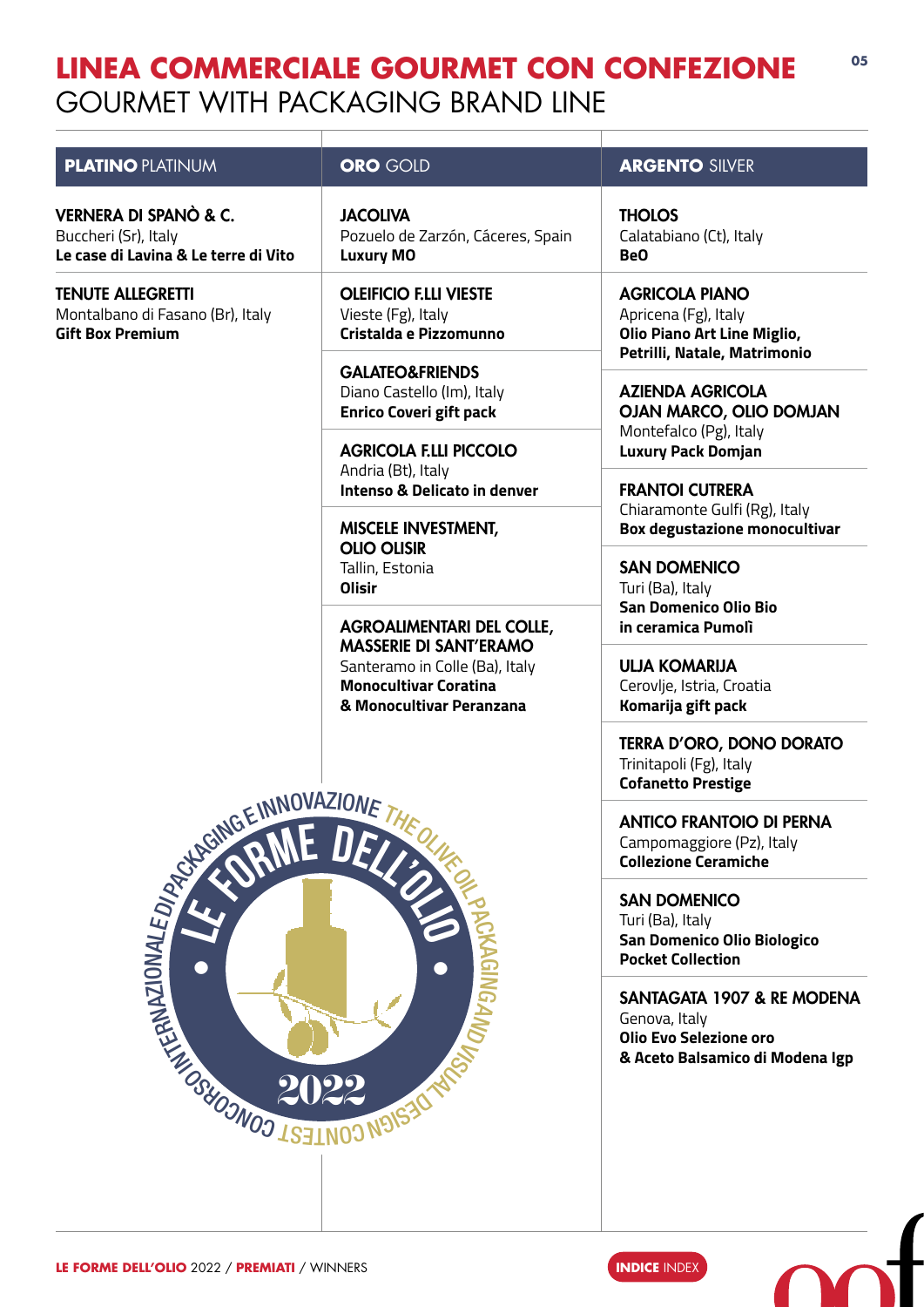### <span id="page-5-0"></span>**LINEA COMMERCIALE OLI GOURMET** GOURMET OILS BRAND LINE

| <b>ORO GOLD</b>                                                                                                         | <b>ARGENTO SILVER</b>                                                                                                                                                                                                                                                    |
|-------------------------------------------------------------------------------------------------------------------------|--------------------------------------------------------------------------------------------------------------------------------------------------------------------------------------------------------------------------------------------------------------------------|
| <b>AZIENDA AGRICOLA</b><br><b>TESORIERE DI TESORIERE ROBERTO</b><br>Mesoraca (Kr), Italy<br>Il Marchese - Olio elegante | <b>AZIENDA AGRICOLA</b><br><b>ALESSANDRO IBBA, OLIO SENSO</b><br>Sennori (Ss), Italy<br>Incanto                                                                                                                                                                          |
| <b>SANTAGATA 1907</b><br>Genova, Italy<br>Selezione Oro & Aceto balsamico<br>di Modena Igp                              | <b>ACCADEMIA OLEARIA</b><br>Alghero (Ss), Italy<br>Gran Riserva, Dop Sardegna,<br>Dop Sardegna Bio                                                                                                                                                                       |
| <b>MANFREDI MAZZOLA,</b><br><b>OLEUM MAZZOLA</b><br>Pisa, Italy<br>Nocellara Bio Dop Valle Del Belice                   | <b>F.LLI BACCHI</b><br>Partinico (Pa), Italy<br><b>Monocultivar Cerasuola,</b><br>Nocellara, Biancolilla                                                                                                                                                                 |
| & Biancolilla Bio Igp Sicilia<br><b>TENUTE ALLEGRETTI</b>                                                               | <b>FRANTOIO CIOCCOLINI</b><br>Vignanello (Vt), Italy<br>Linea Caninese, Essenziale, Bio                                                                                                                                                                                  |
| Pop Edition Coratina, Picholine Bio,<br><b>Multicultivar Bio</b>                                                        | <b>AZIENDA AGRICOLA DI NOI</b><br>MARGHERITA, MARINA PICCOLA<br>Avetrana (Ta), Italy<br>Taras, Athena, Demetra                                                                                                                                                           |
|                                                                                                                         |                                                                                                                                                                                                                                                                          |
|                                                                                                                         |                                                                                                                                                                                                                                                                          |
| <b>GINGAND</b>                                                                                                          |                                                                                                                                                                                                                                                                          |
|                                                                                                                         | <b>TENUTA CHIARAMONTE</b><br>Ragusa, Italy<br>Amabile, Distinto, Galante,<br><b>Primizio</b>                                                                                                                                                                             |
|                                                                                                                         | Montalbano di Fasano (Br), Italy<br><b>EINNOVAZIONE THEOREM CONDITARY CONDITARY OF THEOREM CONDITARY CONDITARY CONDITARY CONDITARY CONDITARY CONDITARY CONDITARY CONDITARY CONDITARY CONDITARY CONDITARY CONDITARY CONDITARY CONDITARY CONDITARY CONDITARY CONDITARY</b> |

**06**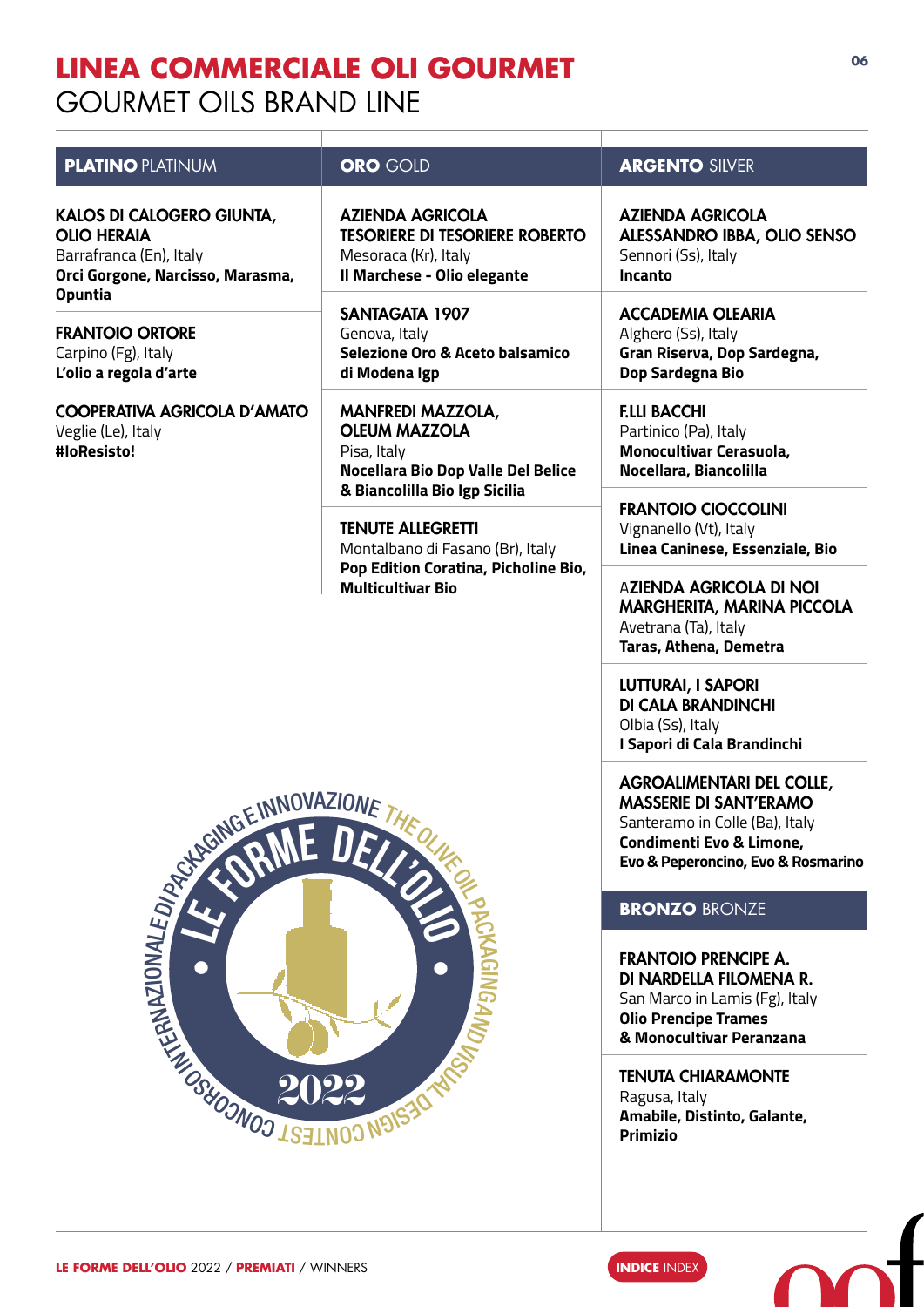### <span id="page-6-0"></span>**OLI RETAIL** RETAIL OILS

| <b>PLATINO PLATINUM</b>                        | <b>ORO GOLD</b>                                      | <b>ARGENTO SILVER</b>                            |
|------------------------------------------------|------------------------------------------------------|--------------------------------------------------|
| <b>JACOLIVA</b><br>Pozuelo de Zarzón, Cáceres, | FRANTOIO ULIVI DI LIGURIA<br>Pietrabruna (Im), Italy | <b>SALOV SPA, SAGRA</b><br>Massarosa (Lu), Italy |
| Spain                                          | <b>Monocultivar taggiasca</b>                        | Grandulivo, Classico, Bassa Acidità,             |
| Jacoliva 100% manzanilla verde                 | <b>F.LLI BACCHI</b>                                  | Biologico, 100% Italiano                         |
| <b>BONOLIO, QITTERRA</b>                       | Partinico (Pa), Italy                                | <b>BOTTICELLI FOODS</b>                          |
| Sciacca (Ag), Italy                            | Olio Italiano                                        | Commack, NY, USA                                 |
| <b>Selezione Mediterraneo</b>                  |                                                      | <b>Botticelli</b>                                |

### **CONDIMENTI CONDIMENTS**

| <b>PLATINO PLATINUM</b>                                    | <b>ORO GOLD</b>                                                                                                                                                       |  |
|------------------------------------------------------------|-----------------------------------------------------------------------------------------------------------------------------------------------------------------------|--|
| <b>GUIDO 1860</b><br>Rivoli (To), Italy<br><b>Obastalà</b> | <b>AGROALIMENTARI DEL COLLE,</b><br><b>MASSERIE DI SANT'ERAMO</b><br>Santeramo in Colle (Ba), Italy<br>Condimenti Evo & Limone,<br>Evo & Peperoncino, Evo & Rosmarino |  |

### **OLI DA VIAGGIO** TRAVEL OILS

| <b>PLATINO PLATINUM</b>                                                      | <b>ORO GOLD</b>                                                         | <b>ARGENTO SILVER</b>                                                                                                                                                                                                                                                                                                                 |
|------------------------------------------------------------------------------|-------------------------------------------------------------------------|---------------------------------------------------------------------------------------------------------------------------------------------------------------------------------------------------------------------------------------------------------------------------------------------------------------------------------------|
| <b>OLIVIERI</b><br>Roseto Valfortore (Fg), Italy<br><b>Olivieri</b>          | <b>ULJA KOMARIJA</b><br>Cerovlje, Istria, Croatia<br>Komarija gift pack | <b>SAN DOMENICO</b><br>Turi (Ba), Italy<br>San Domenico Olio Biologico<br><b>Pocket Collection</b>                                                                                                                                                                                                                                    |
| LAGNG EINNOVAZIO,<br><b>REAL PROPERTY AND SURVEY REAL PROPERTY AND ALSEM</b> | 2022                                                                    | <b>AZIENDA AGRICOLA DI NOI</b><br><b>MARGHERITA, MARINA PICCOLA</b><br>Avetrana (Ta), Italy<br><b>Taras, Athena, Demetra</b><br><b>LUTTURAI, I SAPORI</b><br><b>DI CALA BRANDINCHI</b><br>Olbia (Ss), Italy<br>I Sapori di Cala Brandinchi<br><b>FRANTOIO CIOCCOLINI</b><br>Vignanello (Vt), Italy<br>Linea Caninese, Essenziale, Bio |

ч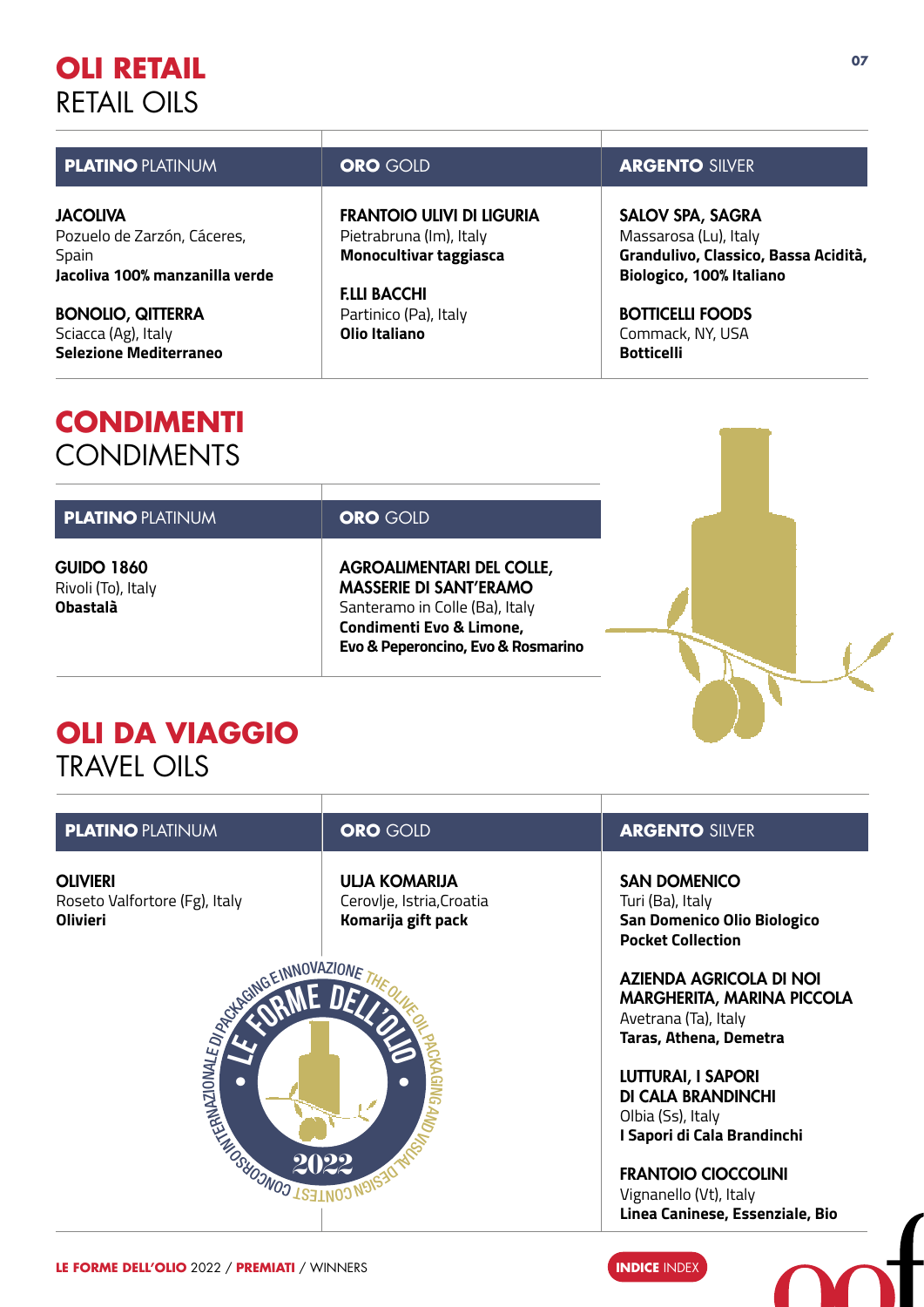### <span id="page-7-0"></span>**MONODOSE** SINGLE-DOSE

### **CERAMICHE CON CONFEZIONE** CERAMICS WITH PACKAGING

**08**

| <b>ORO</b> GOLD                                                                             | <b>PLATINO PLATINUM</b>                                                             | <b>ORO GOLD</b>                                                                                                                                                                              |
|---------------------------------------------------------------------------------------------|-------------------------------------------------------------------------------------|----------------------------------------------------------------------------------------------------------------------------------------------------------------------------------------------|
| SAN DOMENICO<br>Turi (Ba), Italy<br>San Domenico Olio Biologico<br><b>Pocket Collection</b> | <b>FRANTOIO MURAGLIA</b><br>Andria (Bt), Italy<br><b>Limited Edition "Il Gallo"</b> | <b>SAN DOMENICO</b><br>Turi (Ba), Italy<br><b>San Domenico Olio Bio</b><br>in ceramica Pumoli<br><b>ANTICO FRANTOIO DI PERNA</b><br>Campomaggiore (Pz), Italy<br><b>Collezione Ceramiche</b> |

### **CERAMICHE CERAMICS**

| <b>PLATINO PLATINUM</b>                                                                                                                 | <b>ARGENTO SILVER</b>                                                     |                                    |
|-----------------------------------------------------------------------------------------------------------------------------------------|---------------------------------------------------------------------------|------------------------------------|
| <b>KALOS DI CALOGERO GIUNTA,</b><br><b>OLIO HERAIA</b><br>Barrafranca (En), Italy<br>Orci Gorgone, Narcisso, Marasma,<br><b>Opuntia</b> | <b>TENUTE GIARDINO SANTO STEFANO</b><br>Rapone (Pz), Italy<br>L'Orocolato |                                    |
| <b>FRANTOIO ORTORE</b><br>Carpino (Fg), Italy<br>L'olio a regola d'arte                                                                 |                                                                           | <b>MODELATION OSHOONOO</b><br>2022 |

### **LATTE CANS**

| <b>PLATINO PLATINUM</b>                                                          | <b>ORO GOLD</b>                                                      | <b>ARGENTO SILVER</b>                                                                                                 |
|----------------------------------------------------------------------------------|----------------------------------------------------------------------|-----------------------------------------------------------------------------------------------------------------------|
| <b>BONOLIO, QITTERRA</b><br>Sciacca (Ag), Italy<br><b>Selezione Mediterraneo</b> | <b>F.LLI BACCHI</b><br>Partinico (Pa), Italy<br><b>Olio Italiano</b> | <b>AZIENDA AGRICOLA DI NOI</b><br><b>MARGHERITA, MARINA PICCOLA</b><br>Avetrana (Ta), Italy<br>Taras, Athena, Demetra |

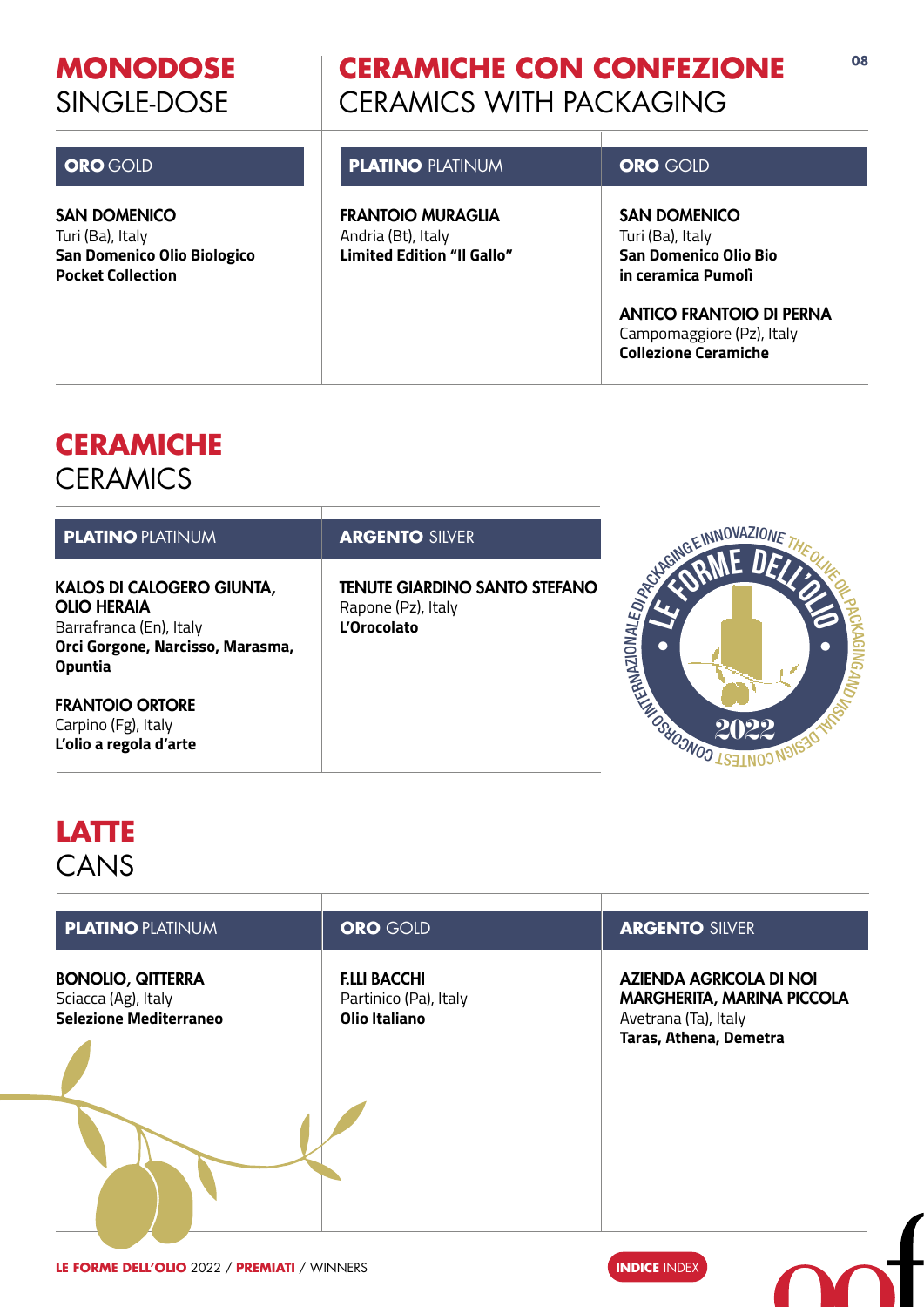### <span id="page-8-0"></span>**PREMI SPECIALI** SPECIAL AWARDS

#### **LUXURY GOURMET**

ALMAZARA HEJUL Galilea, La Rioja, Spain **Hejul Picual Gourmet**

#### **MIGLIOR MESSAGGIO** BEST MESSAGE

COOPERATIVA AGRICOLA D'AMATO Veglie (Le), Italy **#IoResisto!**

#### **VALORE EDUCATIVO** EDUCATIONAL VALUE

TERRE D'ORIA Corato (Ba), Italy **Monocultivar Coratina**

#### **ORIGINALITÀ STILISTICA** ORIGINALITY AND STYLE

TENUTE ALLEGRETTI Montalbano di Fasano (Br), Italy **Pop Edition Coratina, Picholine Bio, Multicultivar Bio**

#### **PREMIO GREEN** GREEN AWARD

AZIENDA AGRICOLA DI NOI MAR-GHERITA, MARINA PICCOLA Avetrana (Ta), Italy **Taras, Athena, Demetra**

#### **MIGLIOR COMUNICAZIONE DI PRODOTTO** BEST PRODUCT **COMMUNICATION**

GUIDO 1860 Rivoli (To), Italy **Obastalà**

**VALORE STORICO** HYSTORICAL VALUE

SORELLE BARNABA Monopoli (Ba), Italy **Mileanni**

#### **MIGLIOR CONCEPT** BEST CONCEPT

FRANTOIO MURAGLIA Andria (Bt), Italy **Limited Edition "Il Gallo"**

#### **IMMAGINE COORDINATA** CORPORATE IMMAGE

VERNERA DI SPANÒ & C. Buccheri (Sr), Italy **Le case di Lavina & Le terre di Vito** 

#### **PREMIO FASHION** FASHION AWARD

GALATEO & FRIENDS Diano Castello (Im), Italy **Enrico Coveri gift pack**

#### **PREMIO MIGLIOR OLIO DI OLIVA** BEST OLIVE OIL

SALOV SPA, SAGRA Massarosa (Lu), Italy **Oli di oliva Grandulivo & Oliva**

**EDIZIONE SPECIALE ANNIVERSARIO** SPECIAL ANNIVERSARY EDITION

OLIO ROCCHI Sant'Alessio (Lu), Italy **120 years anniversary gift box**

#### **VALORE ARTISTICO** ARTISTIC VALUE

AGRICOLA PIANO Apricena (Fg), Italy **Olio Piano Art Line Miglio, Petrilli, Natale, Matrimonio**

#### **MIGLIORE ETICHETTA DI IMPATTO VISIVO**  BEST VISUAL IMPACT LABEL

VARVAGLIONE DAL 1921 Leporano (Ta), Italy **Evo**

#### **MIGLIORE NARRAZIONE** BEST STORYTELLING

OLEIFICIO F.LLI VIESTE Vieste (Fg), Italy **Cristalda e Pizzomunno**

**PREMIO SOUVENIR**  SOUVENIR AWARD

FRANTOIO ORTORE Carpino (Fg), Italy **L'olio a regola d'arte**

**PREMIO WEDDING** WEDDING AWARD

**OLIVIERI** Roseto Valfortore (Fg), Italy **Olivieri**

#### **COSMESI** COSMETICS

VILLA TERRESINA Colegno (To), Italy **Eliana**

**PREMIO SPECIALE OLIVE E PATÈ**  OLIVES AND PÂTÉS SPECIAL AWARD

IL GARGANO A TAVOLA Torremaggiore (Fg), Italy **Sottoli**

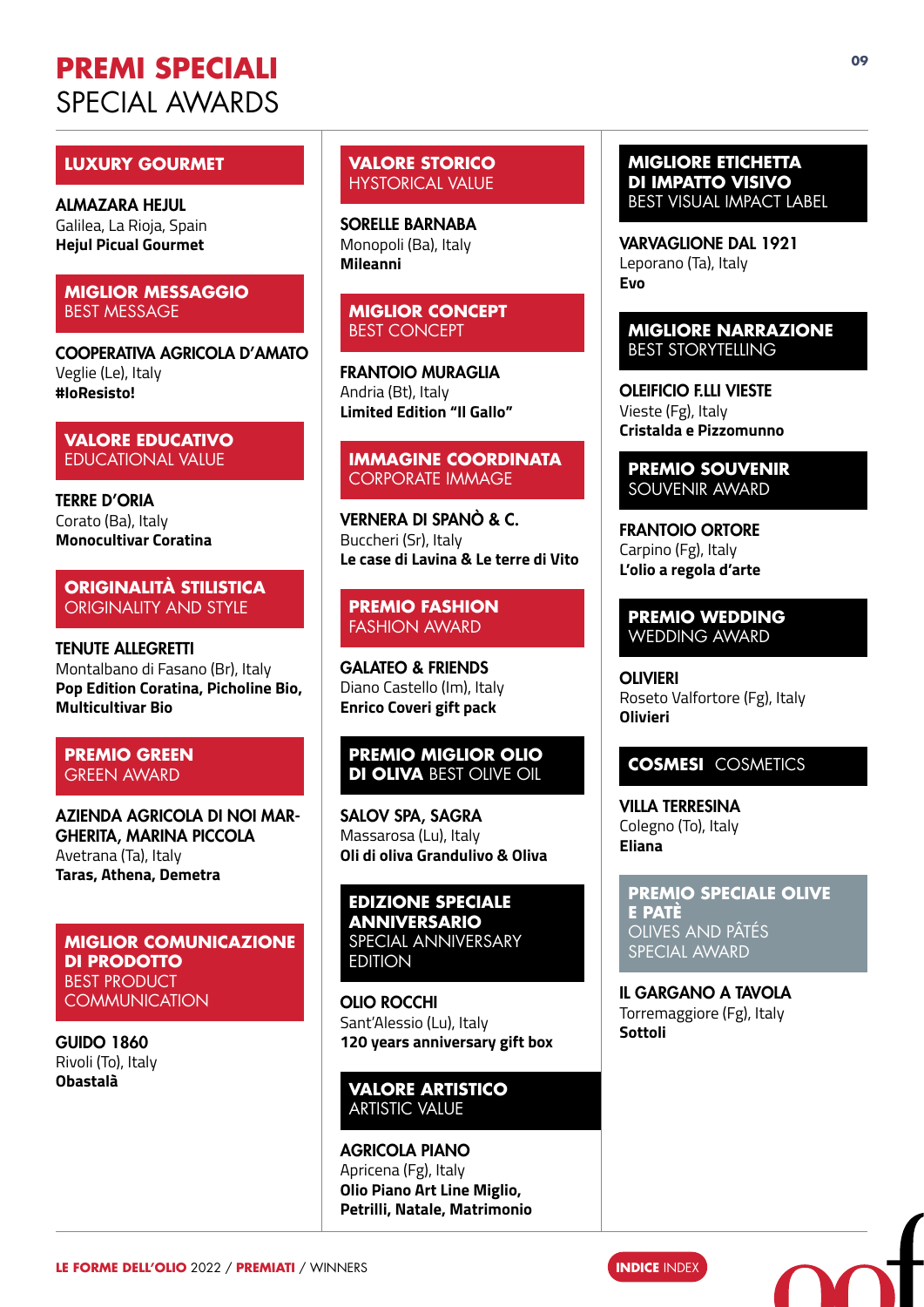### <span id="page-9-0"></span>**<sup>10</sup> DESIGNER DELL'ANNO**  DESIGNER OF THE YEAR

**VINCITORE ASSOLUTO** ABSOLUTE WINNER

BISABEL CABELLO STUDIO, CABELLO X MURE Úbeda, Jaén, Spain

**PREMIO GIOVANI DESIGNER**  YOUNG DESIGNER AWARD

MARTINA GUAITA Verona, Italy



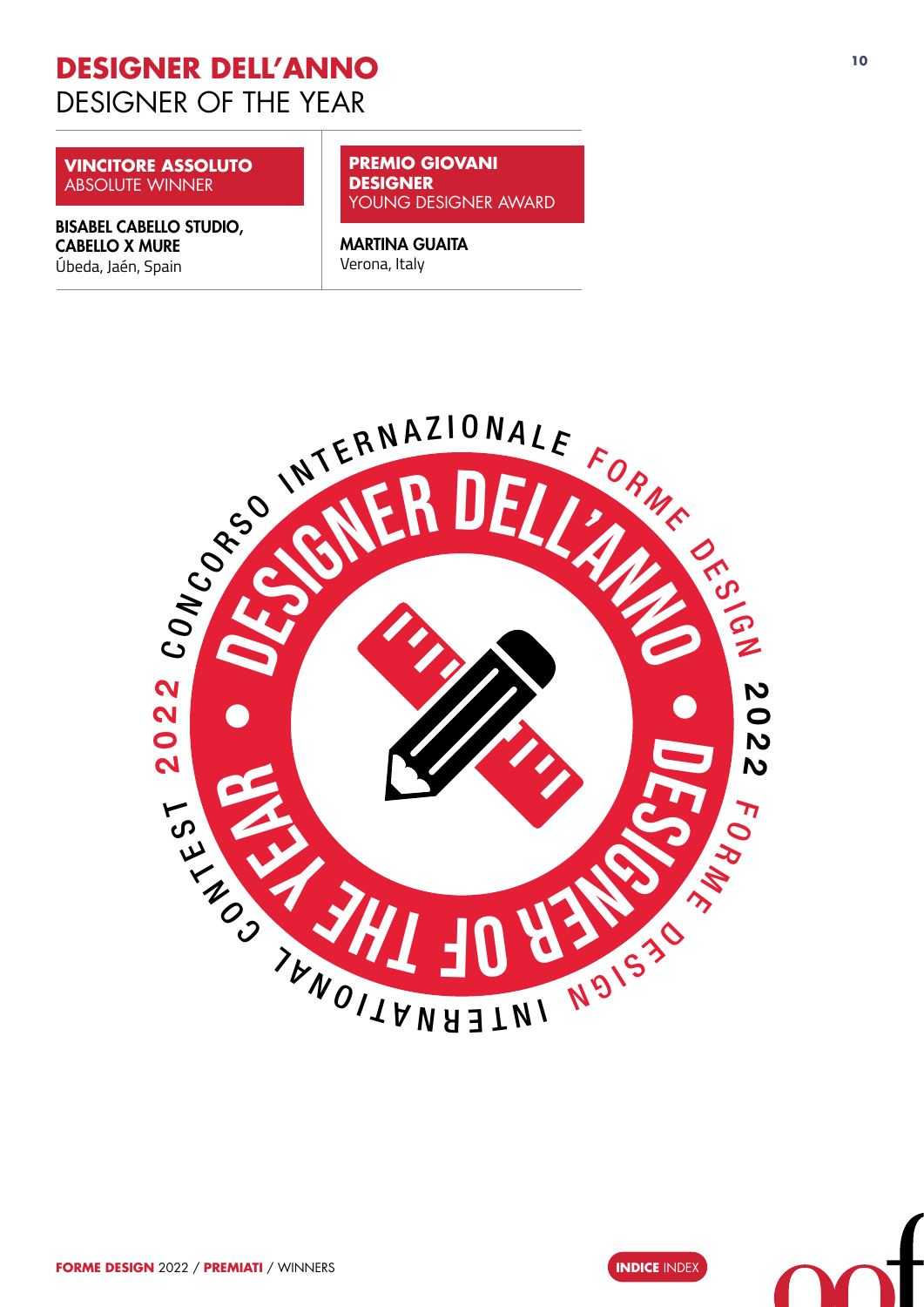### <span id="page-10-0"></span>**<sup>11</sup> ACETI CON CONFEZIONE**  VINEGARS WITH PACKAGING

| <b>ORO GOLD</b>                                                                                                                                                          | <b>ARGENTO SILVER</b>                                                                                    |
|--------------------------------------------------------------------------------------------------------------------------------------------------------------------------|----------------------------------------------------------------------------------------------------------|
| <b>ACETAIA PAHONTU</b><br>Teolo (Pd), Italy<br>Aceto di moscato, Aceto di prosecco,<br>Aceto di pinot nero<br><b>TERRA D'ORO, DONO DORATO</b><br>Trinitapoli (Bt), Italy | SANTAGATA 1907 & RE MODENA<br>Genova, Italy<br>Olio Evo Selezione oro<br>& Aceto Balsamico di Modena Igp |
|                                                                                                                                                                          | <b>Cofanetto Prestige</b>                                                                                |

### **ACETI** VINEGARS

| <b>PLATINO PLATINUM</b>                                            | <b>ORO</b> GOLD                                                                              |  |
|--------------------------------------------------------------------|----------------------------------------------------------------------------------------------|--|
| <b>RE MODENA</b><br>Genova, Italy<br>Aceto Balsamico di Modena Igp | <b>ACETIFICIO MENGAZZOLI</b><br>Levata di Curtatone (Mantova),<br>Italy<br>Aceti delle feste |  |
|                                                                    | <b>ACETIFICIO MENGAZZOLI</b><br>$l$ output diffusion $l$ Montoup                             |  |

Levata di Curtatone (Mantova), Italy **Gli acidulati World Taste**

### **PREMIO SPECIALE IDEA INNOVATIVA & ORIGINALITÀ STILISTICA** SPECIAL AWARD **NNOVATIVE IDEA** & ORIGINALITY AND STYLE

ACETIFICIO MENGAZZOLI Levata di Curtatone (Mantova), Italy **Gli acidulati World Taste**